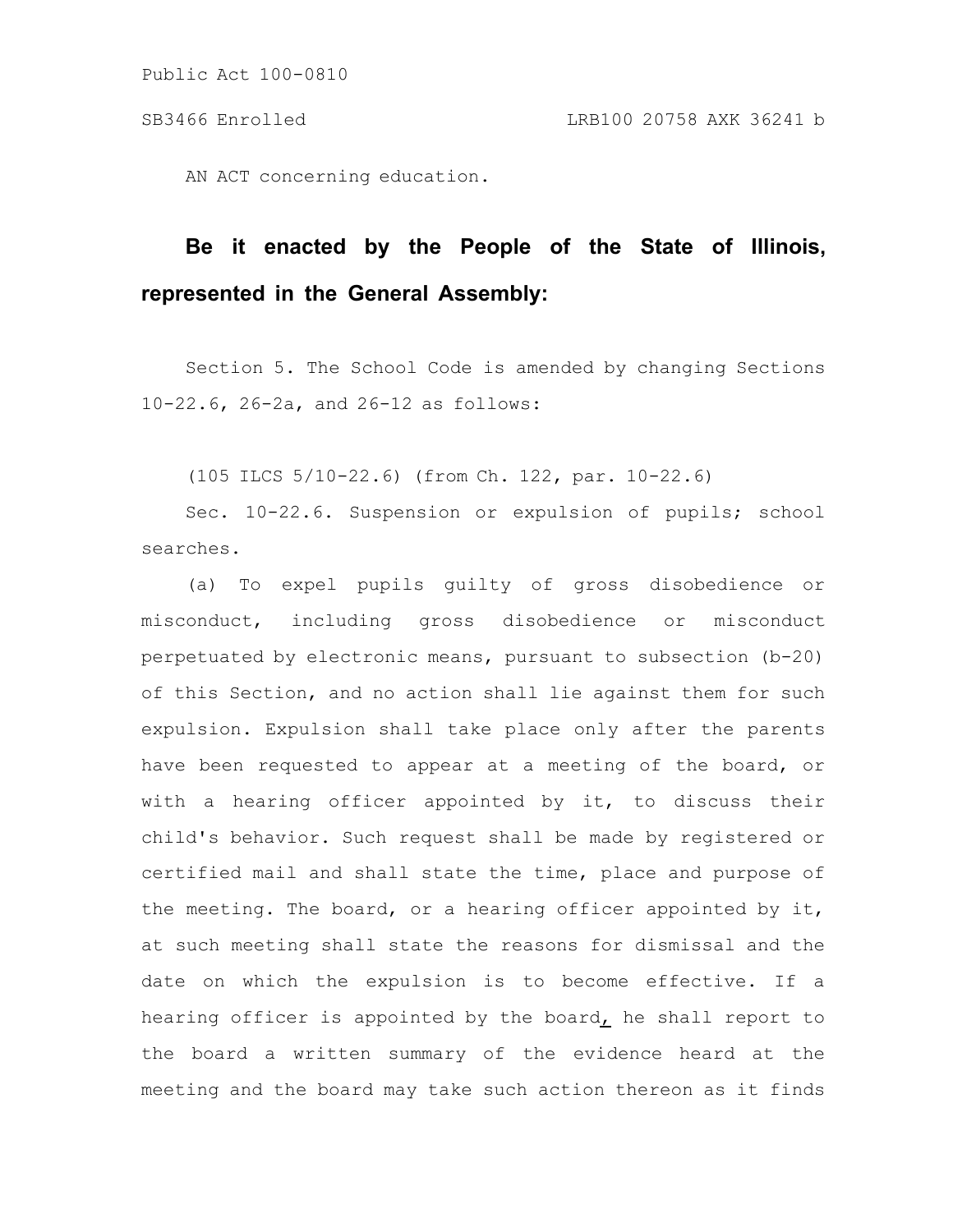appropriate. If the board acts to expel a pupil, the written expulsion decision shall detail the specific reasons why removing the pupil from the learning environment is in the best interest of the school. The expulsion decision shall also include a rationale as to the specific duration of the expulsion. An expelled pupil may be immediately transferred to an alternative program in the manner provided in Article 13A or 13B of this Code. A pupil must not be denied transfer because of the expulsion, except in cases in which such transfer is deemed to cause a threat to the safety of students or staff in the alternative program.

(b) To suspend or by policy to authorize the superintendent of the district or the principal, assistant principal, or dean of students of any school to suspend pupils guilty of gross disobedience or misconduct, or to suspend pupils guilty of gross disobedience or misconduct on the school bus from riding the school bus, pursuant to subsections (b-15) and (b-20) of this Section, and no action shall lie against them for such suspension. The board may by policy authorize the superintendent of the district or the principal, assistant principal, or dean of students of any school to suspend pupils guilty of such acts for a period not to exceed 10 school days. If a pupil is suspended due to gross disobedience or misconduct on a school bus, the board may suspend the pupil in excess of 10 school days for safety reasons.

Any suspension shall be reported immediately to the parents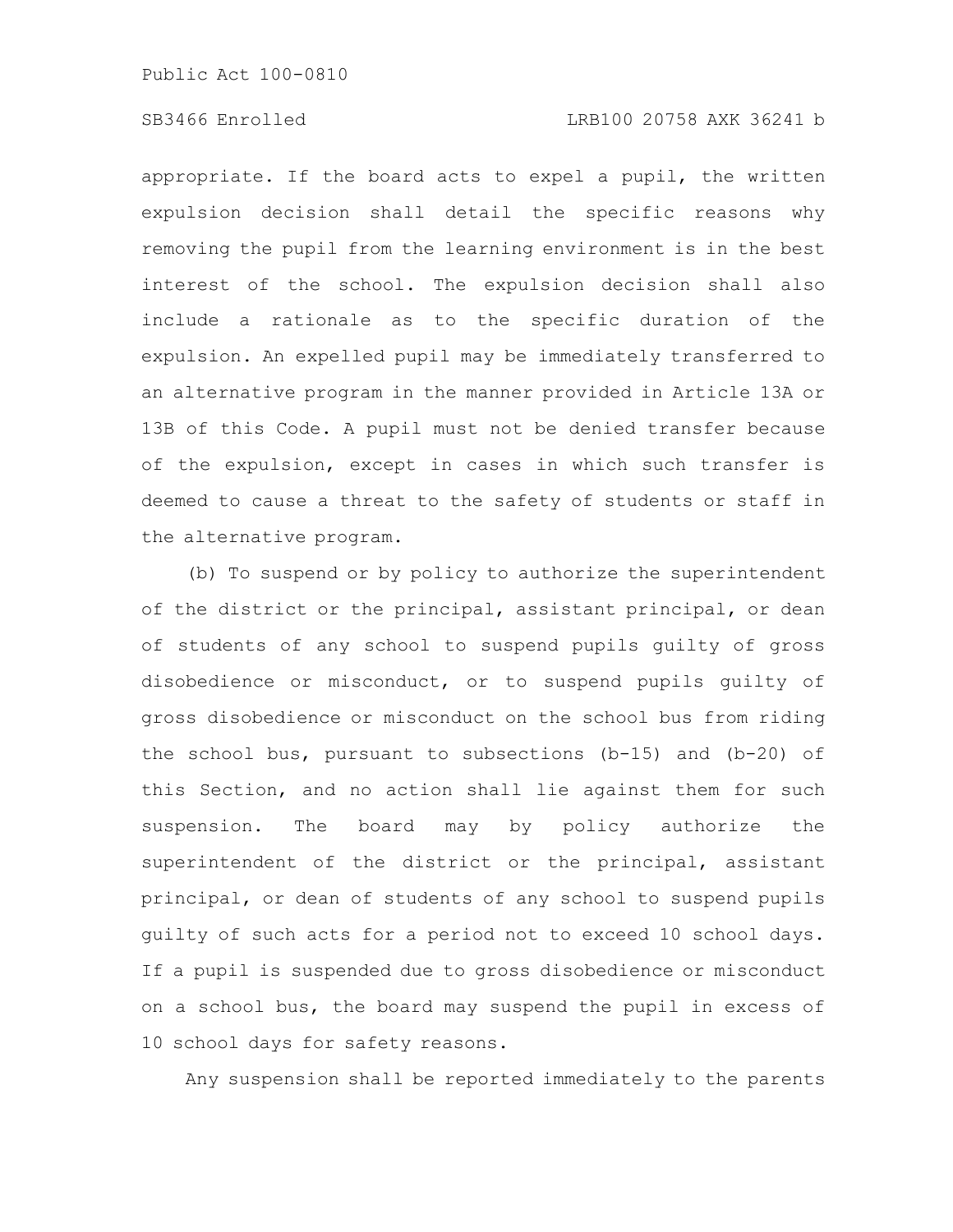or guardian of a pupil along with a full statement of the reasons for such suspension and a notice of their right to a review. The school board must be given a summary of the notice, including the reason for the suspension and the suspension length. Upon request of the parents or guardian, the school board or a hearing officer appointed by it shall review such action of the superintendent or principal, assistant principal, or dean of students. At such review, the parents or guardian of the pupil may appear and discuss the suspension with the board or its hearing officer. If a hearing officer is appointed by the board, he shall report to the board a written summary of the evidence heard at the meeting. After its hearing or upon receipt of the written report of its hearing officer, the board may take such action as it finds appropriate. If a student is suspended pursuant to this subsection (b), the board shall, in the written suspension decision, detail the specific act of gross disobedience or misconduct resulting in the decision to suspend. The suspension decision shall also include a rationale as to the specific duration of the suspension. A pupil who is suspended in excess of 20 school days may be immediately transferred to an alternative program in the manner provided in Article 13A or 13B of this Code. A pupil must not be denied transfer because of the suspension, except in cases in which such transfer is deemed to cause a threat to the safety of students or staff in the alternative program.

(b-5) Among the many possible disciplinary interventions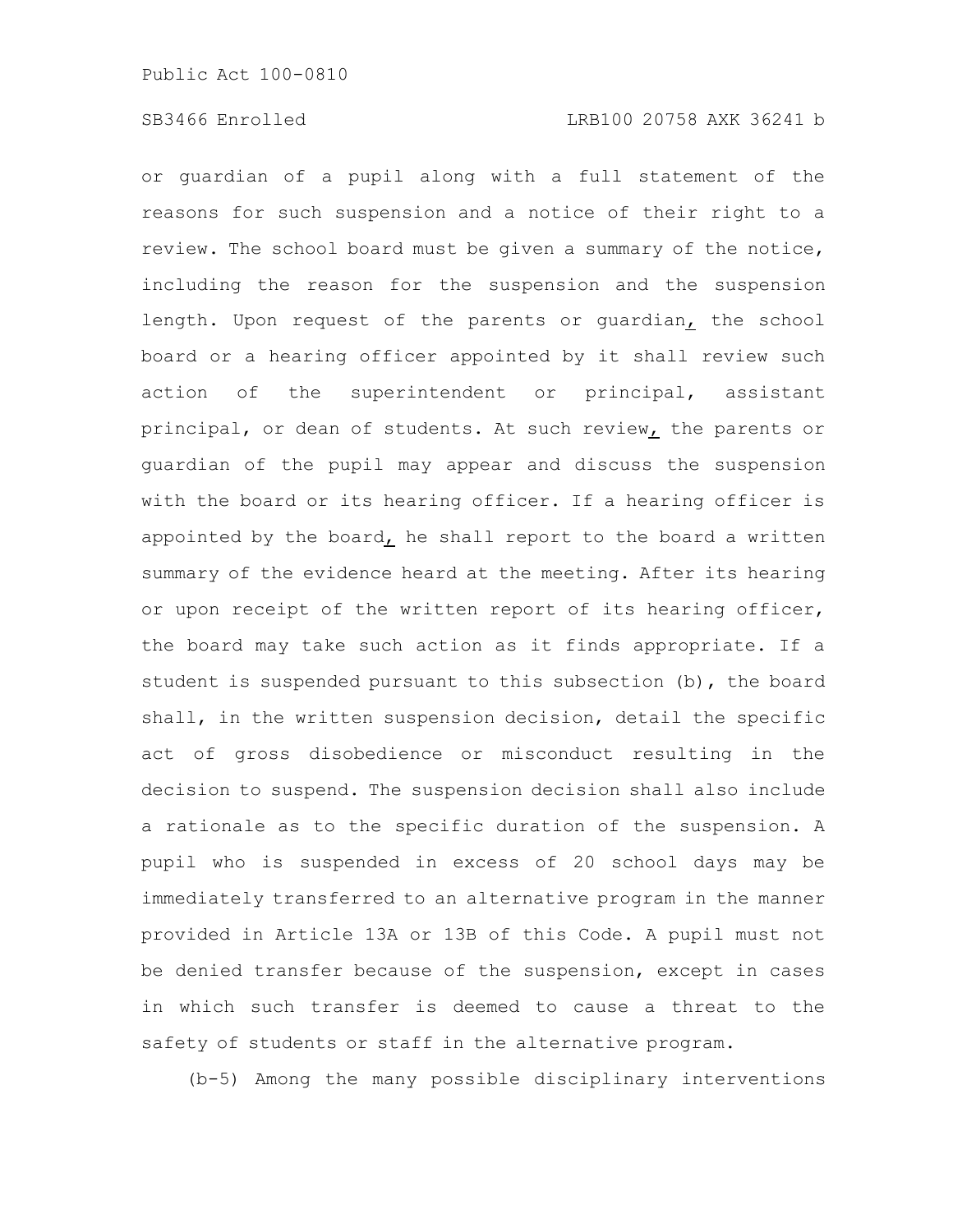# SB3466 Enrolled LRB100 20758 AXK 36241 b

and consequences available to school officials, school exclusions, such as out-of-school suspensions and expulsions, are the most serious. School officials shall limit the number and duration of expulsions and suspensions to the greatest extent practicable, and it is recommended that they use them only for legitimate educational purposes. To ensure that students are not excluded from school unnecessarily, it is recommended that school officials consider forms of non-exclusionary discipline prior to using out-of-school suspensions or expulsions.

(b-10) Unless otherwise required by federal law or this Code, school boards may not institute zero-tolerance policies by which school administrators are required to suspend or expel students for particular behaviors.

(b-15) Out-of-school suspensions of 3 days or less may be used only if the student's continuing presence in school would pose a threat to school safety or a disruption to other students' learning opportunities. For purposes of this subsection (b-15), "threat to school safety or a disruption to other students' learning opportunities" shall be determined on a case-by-case basis by the school board or its designee. School officials shall make all reasonable efforts to resolve such threats, address such disruptions, and minimize the length of suspensions to the greatest extent practicable.

(b-20) Unless otherwise required by this Code, out-of-school suspensions of longer than 3 days, expulsions,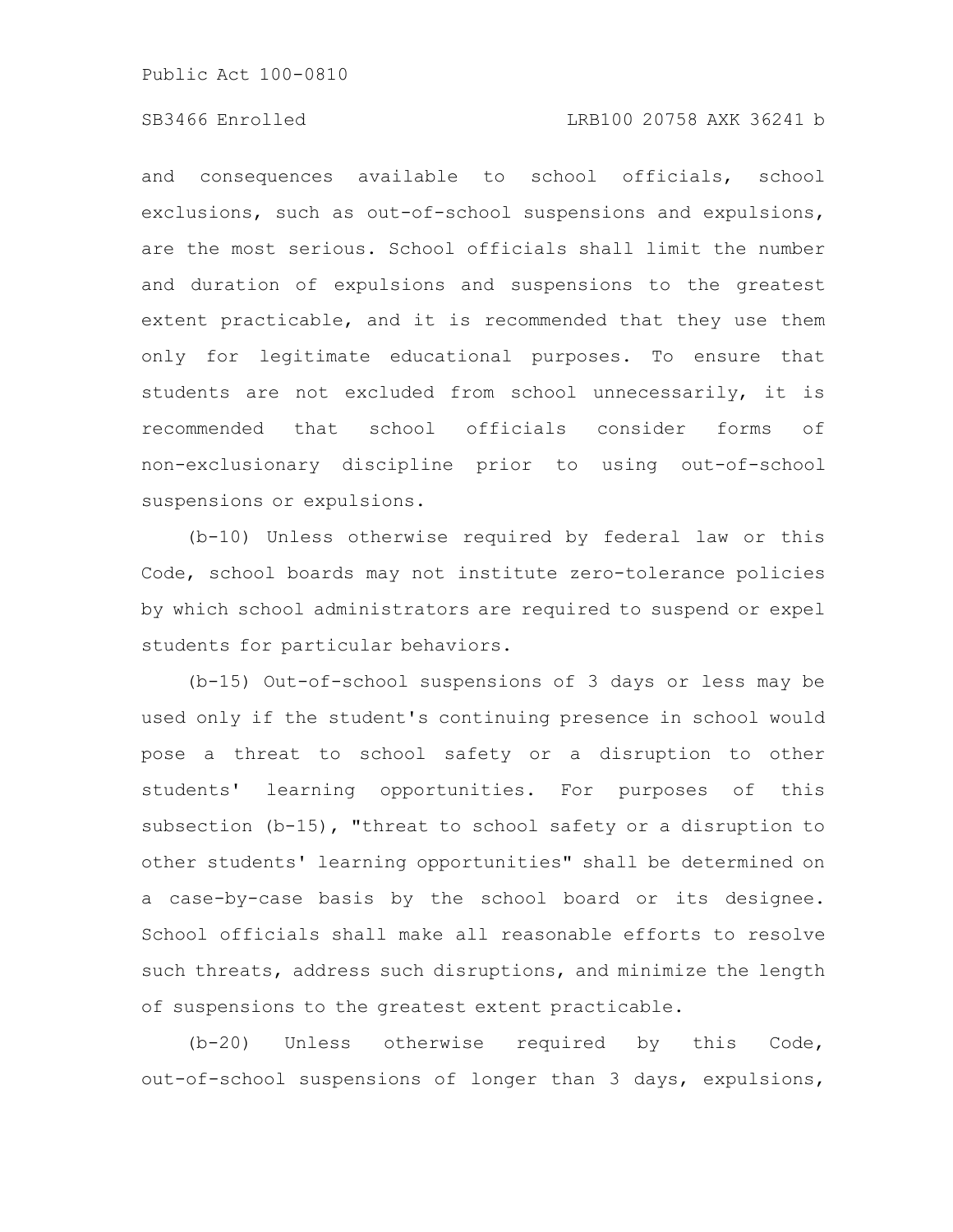and disciplinary removals to alternative schools may be used only if other appropriate and available behavioral and disciplinary interventions have been exhausted and the student's continuing presence in school would either (i) pose a threat to the safety of other students, staff, or members of the school community or (ii) substantially disrupt, impede, or interfere with the operation of the school. For purposes of this subsection (b-20), "threat to the safety of other students, staff, or members of the school community" and "substantially disrupt, impede, or interfere with the operation of the school" shall be determined on a case-by-case basis by school officials. For purposes of this subsection (b-20), the determination of whether "appropriate and available behavioral and disciplinary interventions have been exhausted" shall be made by school officials. School officials shall make all reasonable efforts to resolve such threats, address such disruptions, and minimize the length of student exclusions to the greatest extent practicable. Within the suspension decision described in subsection (b) of this Section or the expulsion decision described in subsection (a) of this Section, it shall be documented whether other interventions were attempted or whether it was determined that there were no other appropriate and available interventions.

(b-25) Students who are suspended out-of-school for longer than 4 school days shall be provided appropriate and available support services during the period of their suspension. For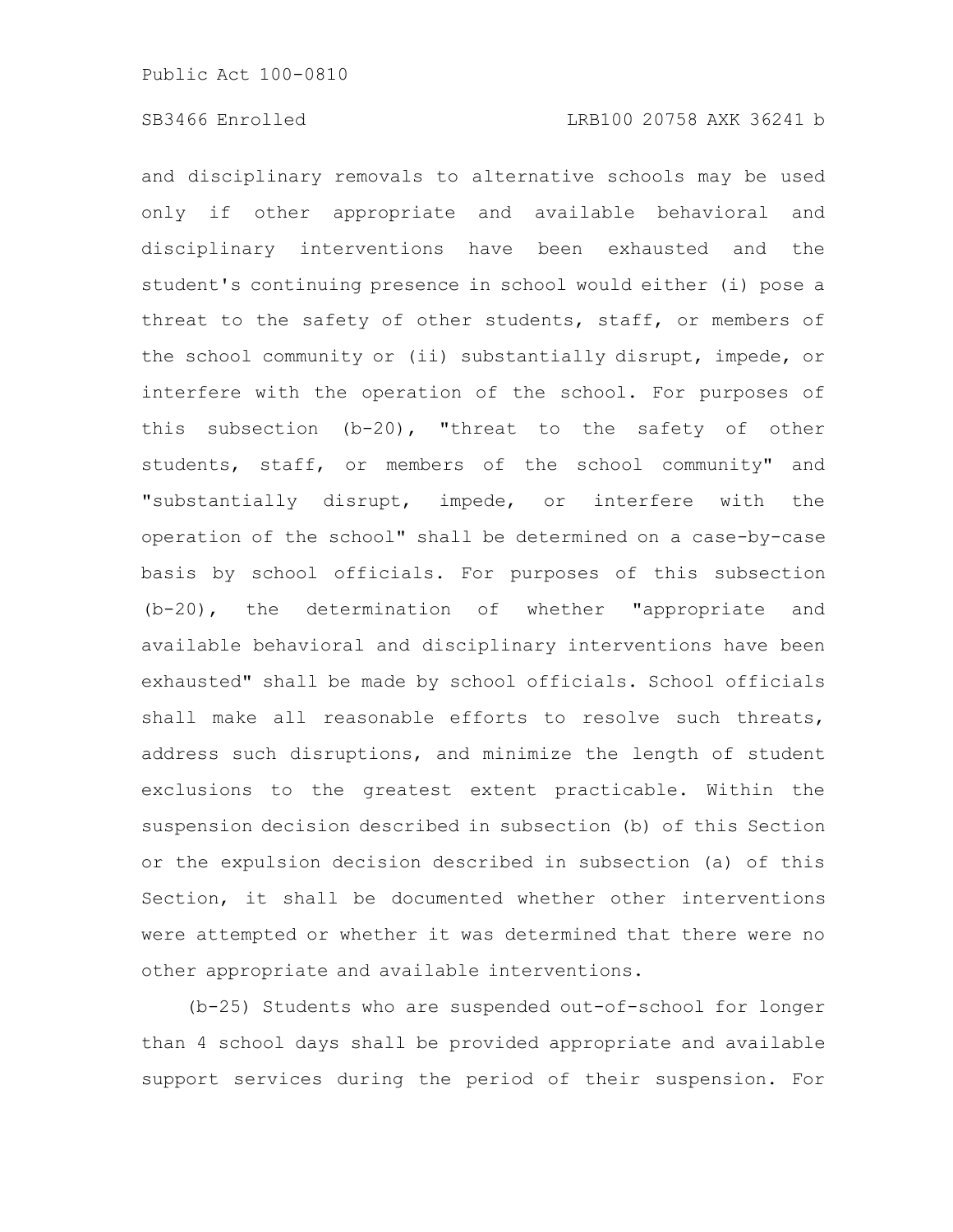# SB3466 Enrolled LRB100 20758 AXK 36241 b

purposes of this subsection (b-25), "appropriate and available support services" shall be determined by school authorities. Within the suspension decision described in subsection (b) of this Section, it shall be documented whether such services are to be provided or whether it was determined that there are no such appropriate and available services.

A school district may refer students who are expelled to appropriate and available support services.

A school district shall create a policy to facilitate the re-engagement of students who are suspended out-of-school, expelled, or returning from an alternative school setting.

(b-30) A school district shall create a policy by which suspended pupils, including those pupils suspended from the school bus who do not have alternate transportation to school, shall have the opportunity to make up work for equivalent academic credit. It shall be the responsibility of a pupil's parent or guardian to notify school officials that a pupil suspended from the school bus does not have alternate transportation to school.

(c) The Department of Human Services shall be invited to send a representative to consult with the board at such meeting whenever there is evidence that mental illness may be the cause for expulsion or suspension.

(c-5) School districts shall make reasonable efforts to provide ongoing professional development to teachers, administrators, school board members, school resource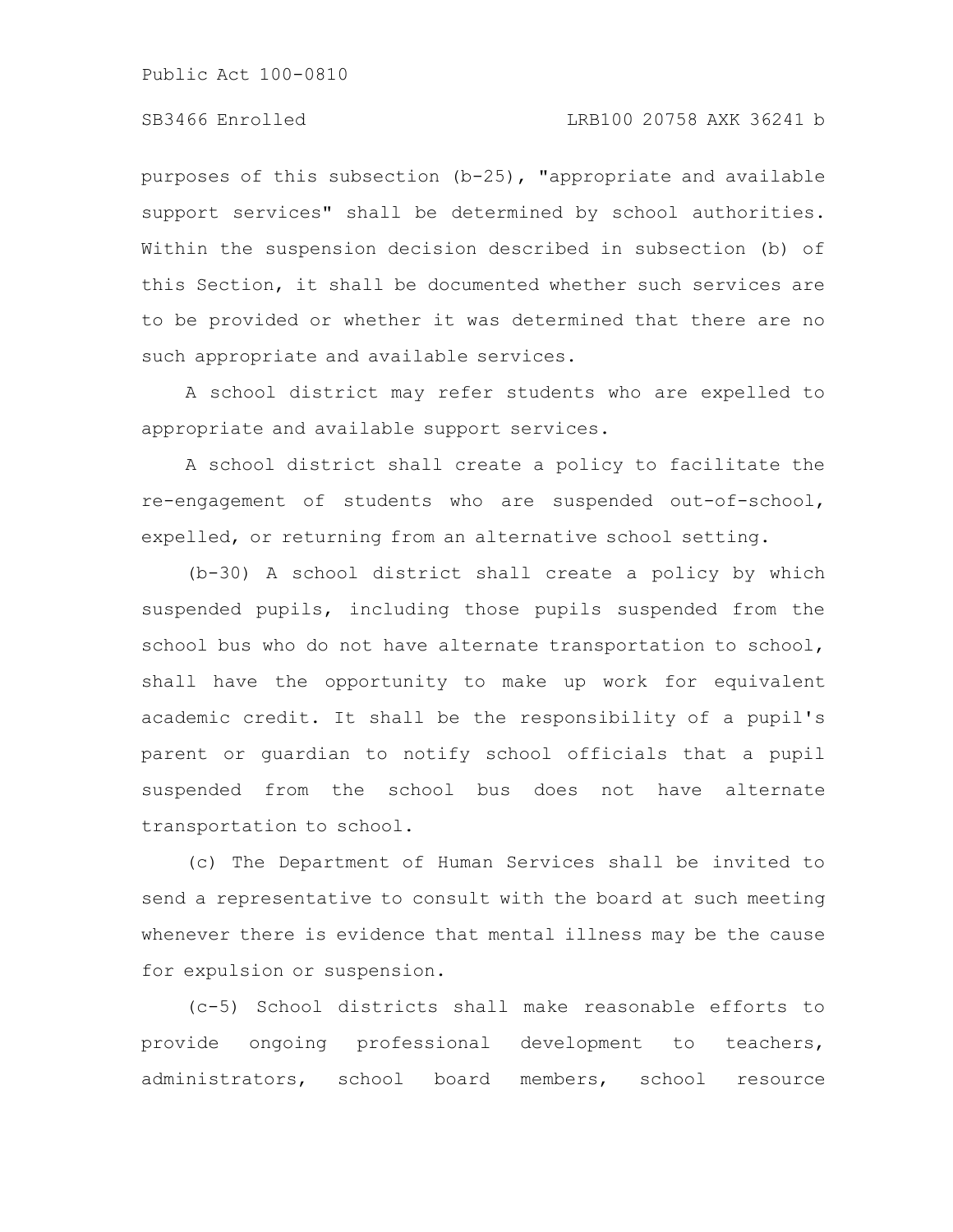officers, and staff on the adverse consequences of school exclusion and justice-system involvement, effective classroom management strategies, culturally responsive discipline, the appropriate and available supportive services for the promotion of student attendance and engagement, and developmentally appropriate disciplinary methods that promote positive and healthy school climates.

(d) The board may expel a student for a definite period of time not to exceed 2 calendar years, as determined on a case-by-case ease by ease basis. A student who is determined to have brought one of the following objects to school, any school-sponsored activity or event, or any activity or event that bears a reasonable relationship to school shall be expelled for a period of not less than one year:

(1) A firearm. For the purposes of this Section, "firearm" means any gun, rifle, shotgun, weapon as defined by Section 921 of Title 18 of the United States Code, firearm as defined in Section 1.1 of the Firearm Owners Identification Card Act, or firearm as defined in Section 24-1 of the Criminal Code of 2012. The expulsion period under this subdivision (1) may be modified by the superintendent, and the superintendent's determination may be modified by the board on a case-by-case basis.

(2) A knife, brass knuckles or other knuckle weapon regardless of its composition, a billy club, or any other object if used or attempted to be used to cause bodily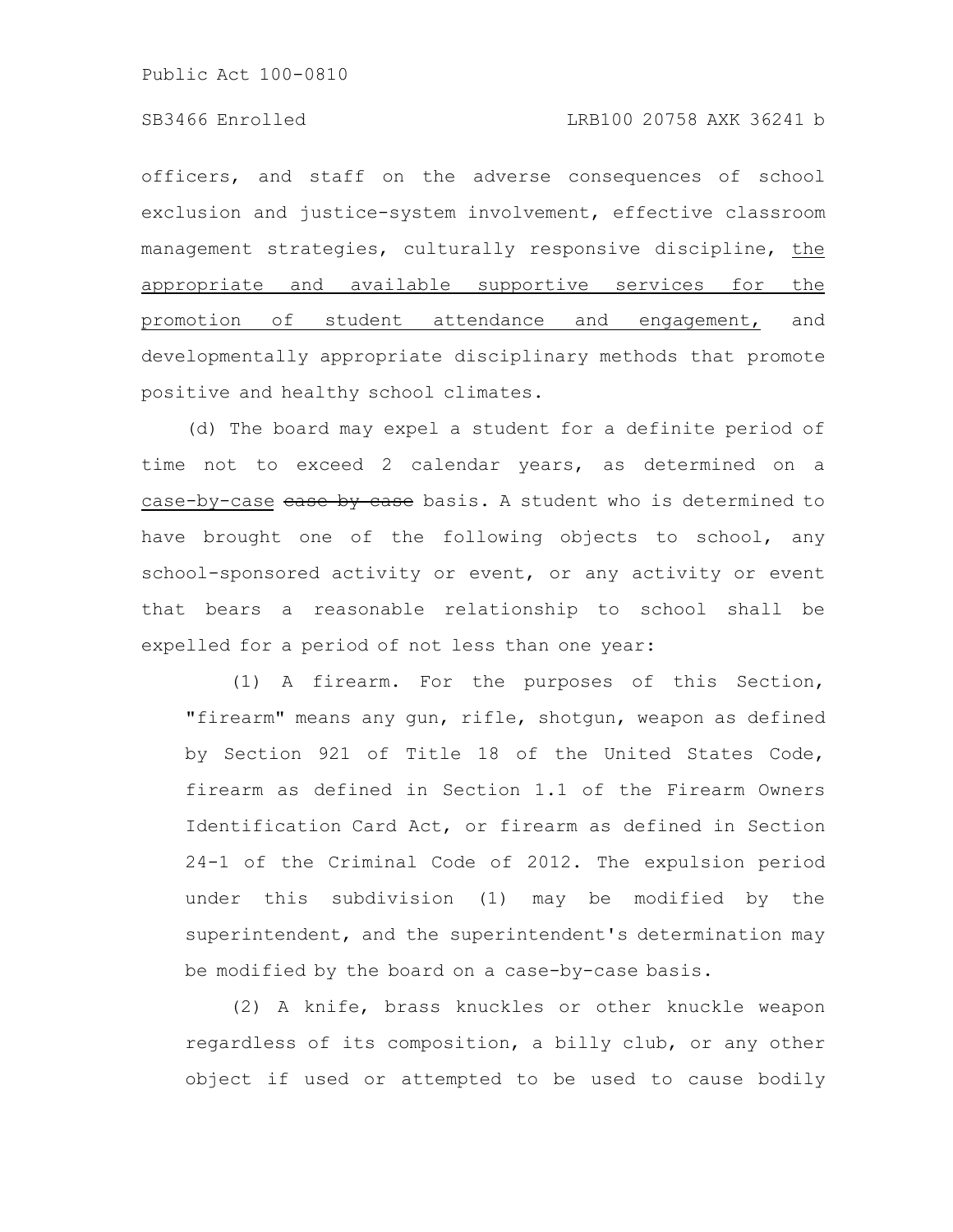harm, including "look alikes" of any firearm as defined in subdivision (1) of this subsection (d). The expulsion requirement under this subdivision (2) may be modified by the superintendent, and the superintendent's determination may be modified by the board on a case-by-case basis.

Expulsion or suspension shall be construed in a manner consistent with the Federal Individuals with Disabilities Education Act. A student who is subject to suspension or expulsion as provided in this Section may be eligible for a transfer to an alternative school program in accordance with Article 13A of the School Code.

(d-5) The board may suspend or by regulation authorize the superintendent of the district or the principal, assistant principal, or dean of students of any school to suspend a student for a period not to exceed 10 school days or may expel a student for a definite period of time not to exceed 2 calendar years, as determined on a case-by-case ease by case basis, if (i) that student has been determined to have made an explicit threat on an Internet website against a school employee, a student, or any school-related personnel, (ii) the Internet website through which the threat was made is a site that was accessible within the school at the time the threat was made or was available to third parties who worked or studied within the school grounds at the time the threat was made, and (iii) the threat could be reasonably interpreted as threatening to the safety and security of the threatened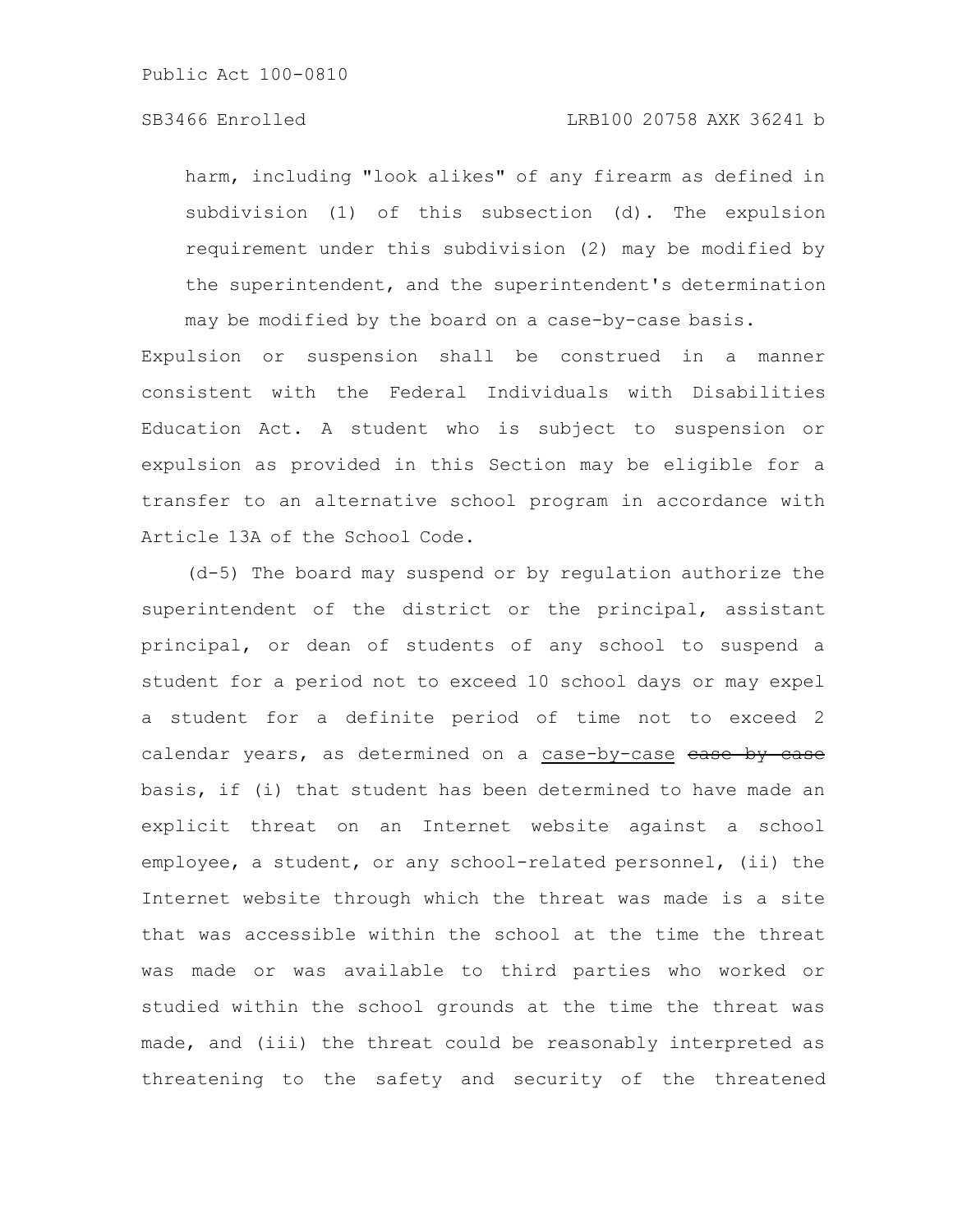individual because of his or her duties or employment status or status as a student inside the school.

(e) To maintain order and security in the schools, school authorities may inspect and search places and areas such as lockers, desks, parking lots, and other school property and equipment owned or controlled by the school, as well as personal effects left in those places and areas by students, without notice to or the consent of the student, and without a search warrant. As a matter of public policy, the General Assembly finds that students have no reasonable expectation of privacy in these places and areas or in their personal effects left in these places and areas. School authorities may request the assistance of law enforcement officials for the purpose of conducting inspections and searches of lockers, desks, parking lots, and other school property and equipment owned or controlled by the school for illegal drugs, weapons, or other illegal or dangerous substances or materials, including searches conducted through the use of specially trained dogs. If a search conducted in accordance with this Section produces evidence that the student has violated or is violating either the law, local ordinance, or the school's policies or rules, such evidence may be seized by school authorities, and disciplinary action may be taken. School authorities may also turn over such evidence to law enforcement authorities.

(f) Suspension or expulsion may include suspension or expulsion from school and all school activities and a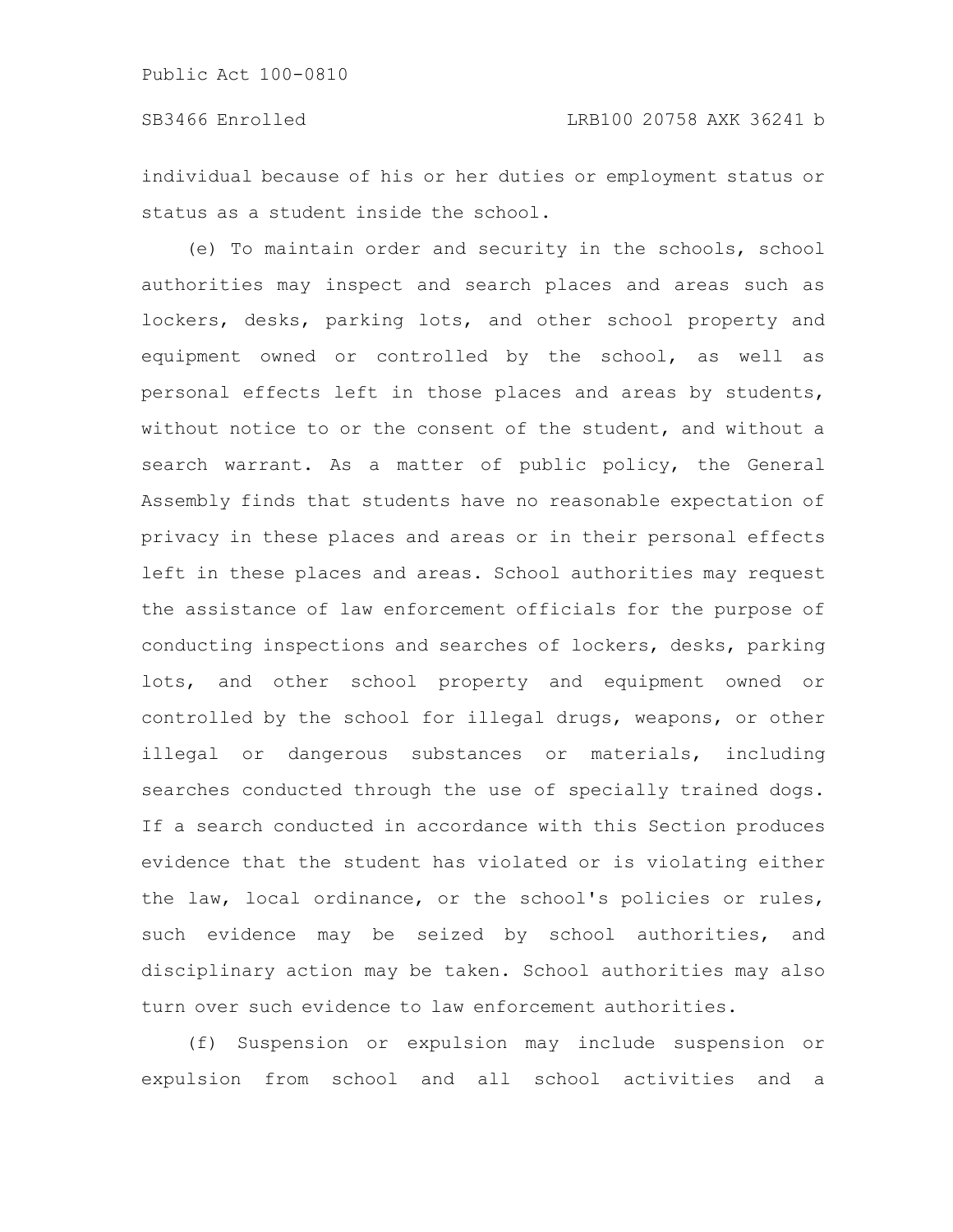# SB3466 Enrolled LRB100 20758 AXK 36241 b

prohibition from being present on school grounds.

(g) A school district may adopt a policy providing that if a student is suspended or expelled for any reason from any public or private school in this or any other state, the student must complete the entire term of the suspension or expulsion in an alternative school program under Article 13A of this Code or an alternative learning opportunities program under Article 13B of this Code before being admitted into the school district if there is no threat to the safety of students or staff in the alternative program.

(h) School officials shall not advise or encourage students to drop out voluntarily due to behavioral or academic difficulties.

(i) A student may not be issued a monetary fine or fee as a disciplinary consequence, though this shall not preclude requiring a student to provide restitution for lost, stolen, or damaged property.

(j) Subsections (a) through (i) of this Section shall apply to elementary and secondary schools, charter schools, special charter districts, and school districts organized under Article 34 of this Code.

(k) The expulsion of children enrolled in programs funded under Section 1C-2 of this Code is subject to the requirements under paragraph (7) of subsection (a) of Section 2-3.71 of this Code.

(Source: P.A. 99-456, eff. 9-15-16; 100-105, eff. 1-1-18;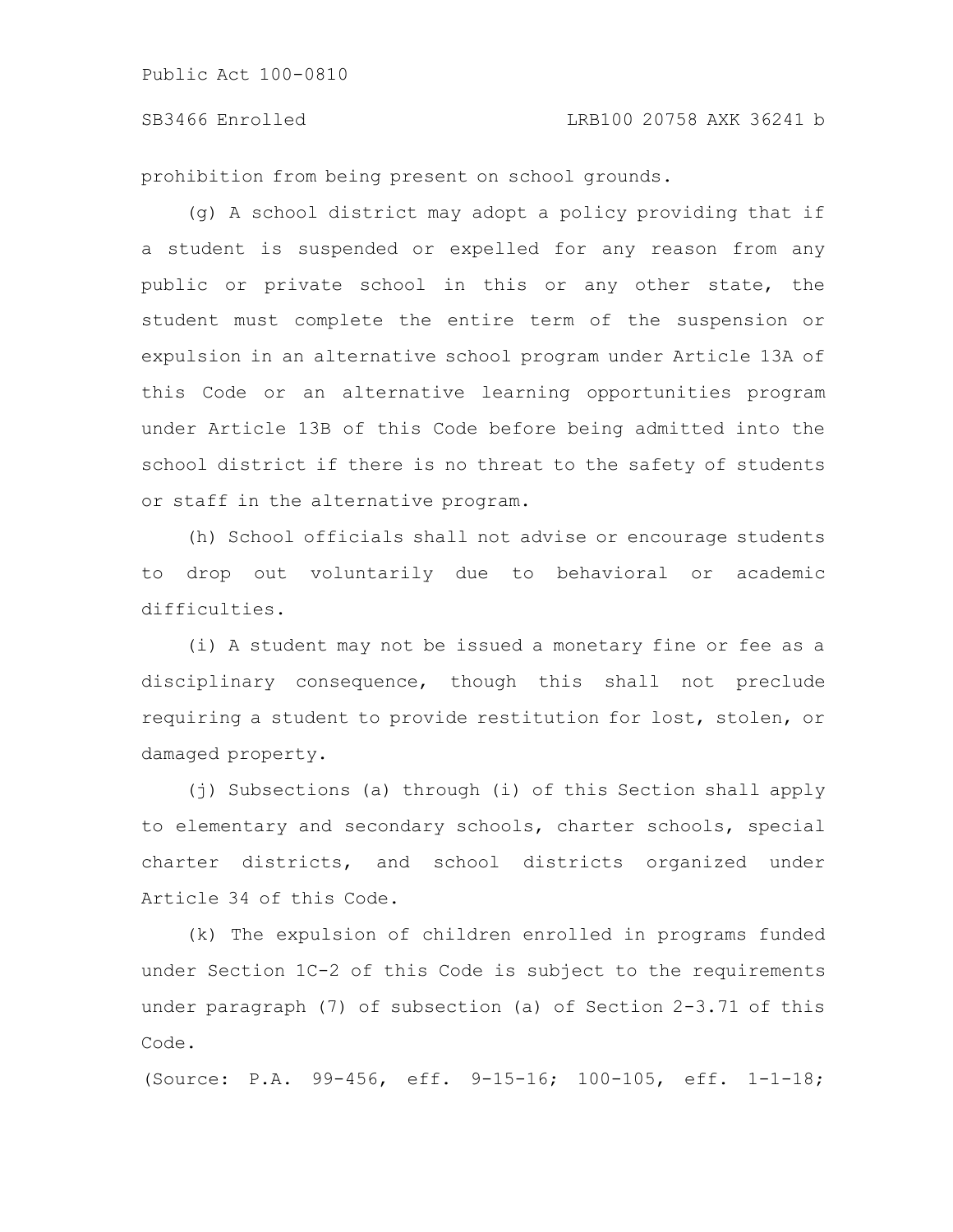revised 1-22-18.)

(105 ILCS 5/26-2a) (from Ch. 122, par. 26-2a)

Sec. 26-2a. A "truant" is defined as a child subject to compulsory school attendance and who is absent without valid cause from such attendance for a school day or portion thereof.

"Valid cause" for absence shall be illness, observance of a religious holiday, death in the immediate family, family emergency, and shall include such other situations beyond the control of the student as determined by the board of education in each district, or such other circumstances which cause reasonable concern to the parent for the mental, emotional, or physical safety or health or safety of the student.

"Chronic or habitual truant" shall be defined as a child who is subject to compulsory school attendance and who is absent without valid cause from such attendance for 5% or more of the previous 180 regular attendance days.

"Truant minor" is defined as a chronic truant to whom supportive services, including prevention, diagnostic, intervention and remedial services, alternative programs and other school and community resources have been provided and have failed to result in the cessation of chronic truancy, or have been offered and refused.

A "dropout" is defined as any child enrolled in grades 9 through 12 whose name has been removed from the district enrollment roster for any reason other than the student's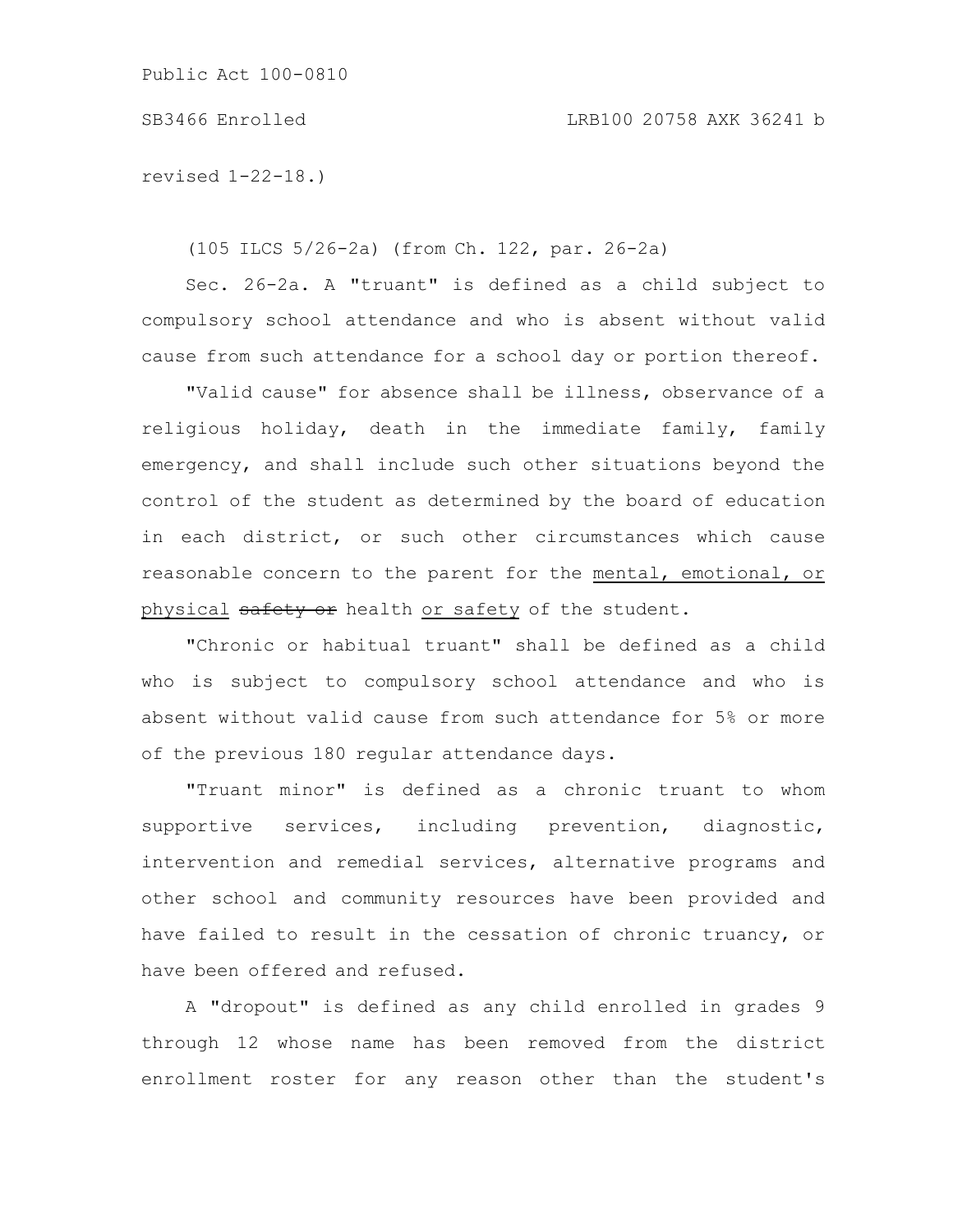# SB3466 Enrolled LRB100 20758 AXK 36241 b

death, extended illness, removal for medical non-compliance, expulsion, aging out, graduation, or completion of a program of studies and who has not transferred to another public or private school and is not known to be home-schooled by his or her parents or guardians or continuing school in another country.

"Religion" for the purposes of this Article, includes all aspects of religious observance and practice, as well as belief.

(Source: P.A. 96-1423, eff. 8-3-10; 97-218, eff. 7-28-11.)

(105 ILCS 5/26-12) (from Ch. 122, par. 26-12)

Sec. 26-12. Punitive action.

(a) No punitive action, including out of school suspensions, expulsions or court action, shall be taken against chronic truants for such truancy unless appropriate and available supportive services and other school resources have been provided to the student.

(b) A school district may not refer a truant, chronic truant, or truant minor to any other local public entity, as defined under Section 1-206 of the Local Governmental and Governmental Employees Tort Immunity Act, for that local public entity to issue the child a fine or a fee as punishment for his or her truancy.

(c) A school district may refer any person having custody or control of a truant, chronic truant, or truant minor to any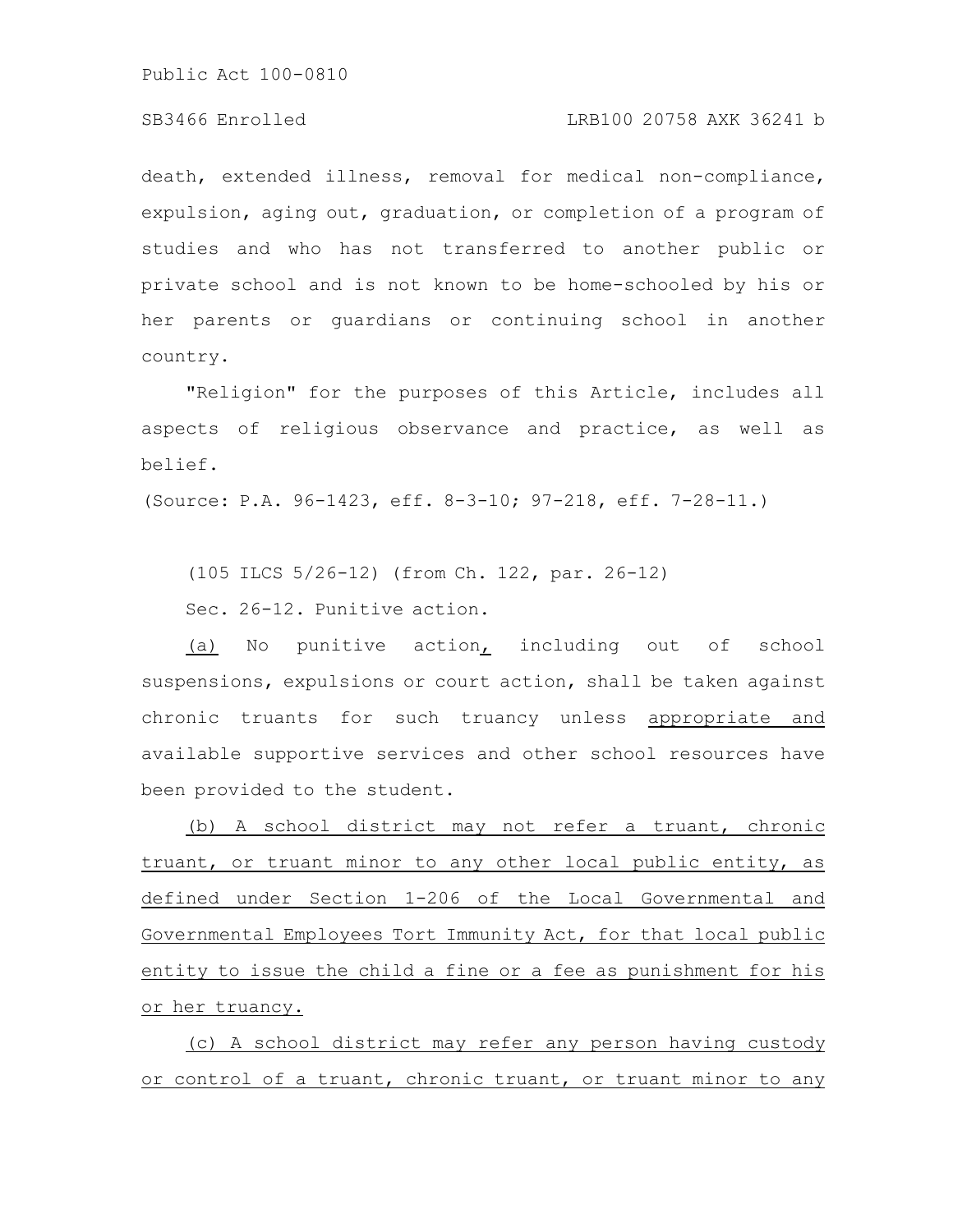other local public entity, as defined under Section 1-206 of the Local Governmental and Governmental Employees Tort Immunity Act, for that local public entity to issue the person a fine or fee for the child's truancy only if the school district's truant officer, regional office of education, or intermediate service center has been notified of the truant behavior and the school district, regional office of education, or intermediate service center has offered all appropriate and available supportive services and other school resources to the child. Before a school district may refer a person having custody or control of a child to a municipality, as defined under Section 1-1-2 of the Illinois Municipal Code, the school district must provide the following appropriate and available services:

(1) For any child who is a homeless child, as defined under Section 1-5 of the Education for Homeless Children Act, a meeting between the child, the person having custody or control of the child, relevant school personnel, and a homeless liaison to discuss any barriers to the child's attendance due to the child's transitional living situation and to construct a plan that removes these barriers.

(2) For any child with a documented disability, a meeting between the child, the person having custody or control of the child, and relevant school personnel to review the child's current needs and address the